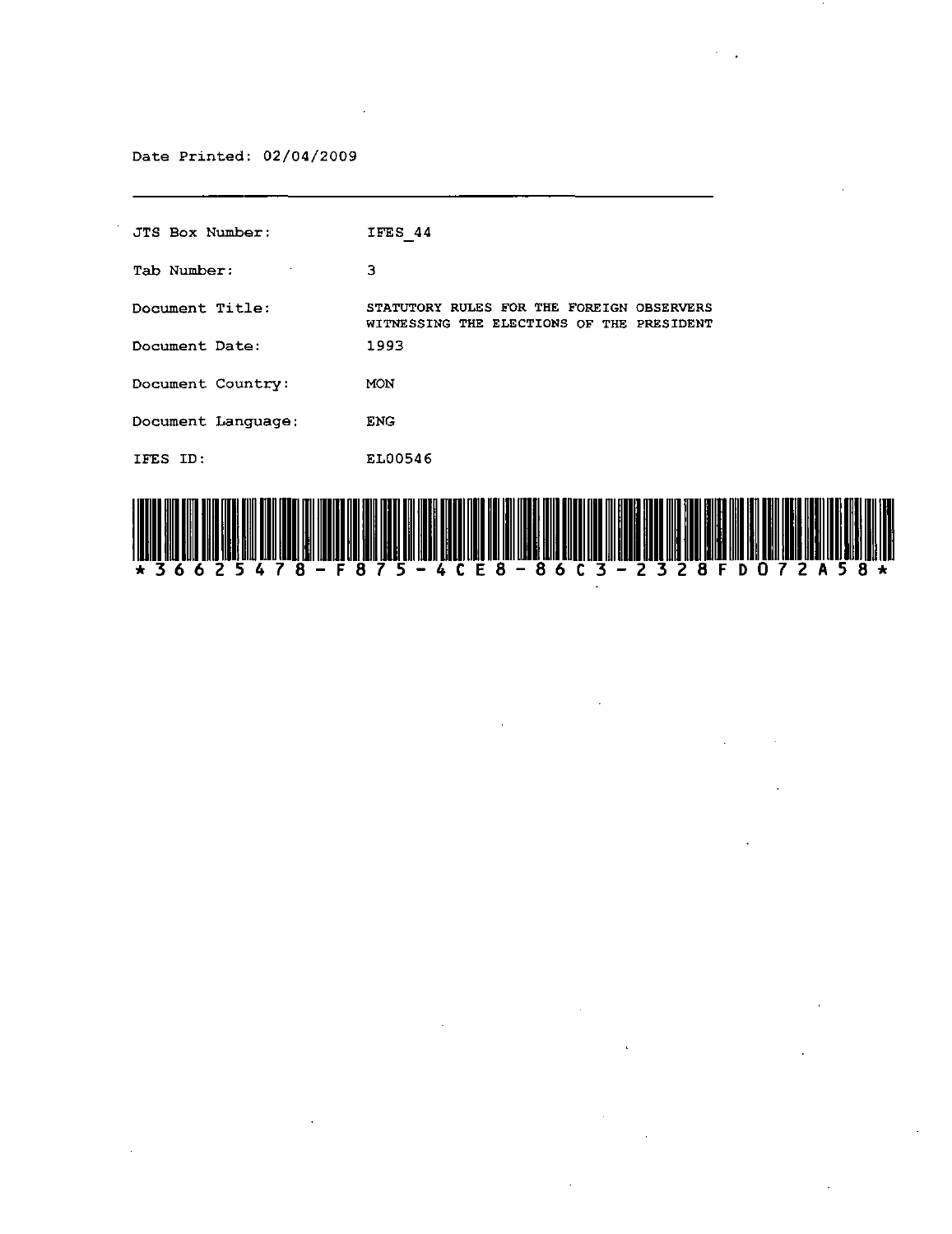$|aw|$  MON | 1993  $|004|$ erg

 $\mathbf{A}$ 

## STATUTORY RULES FOR THE FOREIGN OBSERVERS WITNESSING THE ELECTIONS OF THE PRESIDENT OF MONGOLIA

F. Clifton White Resource Center 1218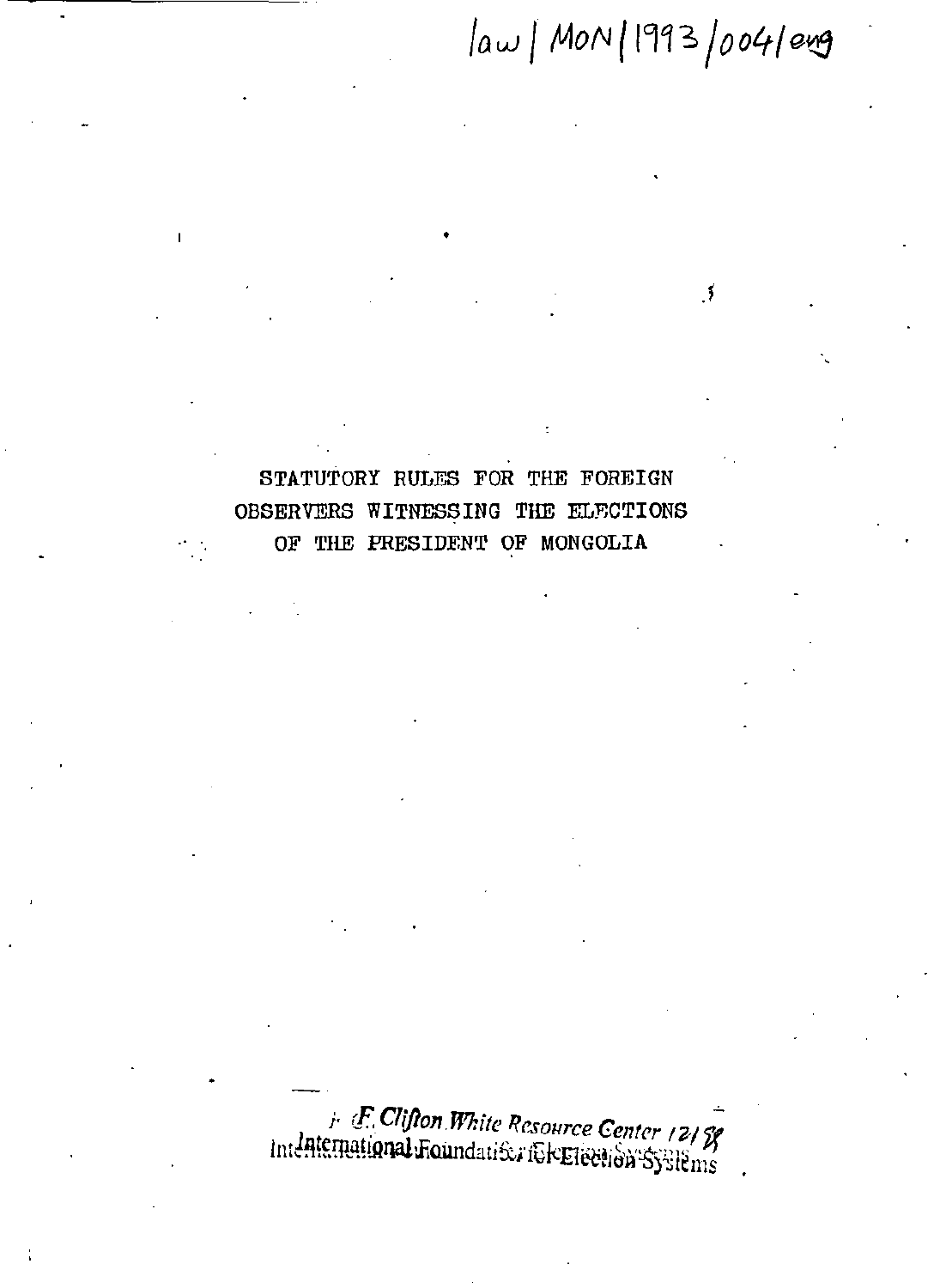-~. . - ""-- **\_..** .-- ---"-- ... **-." .. --- ---** Translation from Mongolian

Adopted by the General Election Committee of Mongolia on 12 May, 1993

## STATUTORY RULES FOR'THE FOREIGN OBSERVERS WITNESSING THE ELF.CTIONS OF THE PRESIDENT OF MONGOLIA

I. "Foreign observers" mean the representatives of foreign states and public organizations, international organizations and diplomatic missions accredited in Mongolia as well as persons invited as guests by the State Great Rural, the Mongolian Inter-Parliamentary Group, the General Election Committee, political parties and public organizations who have expressed their desire to observe the Election of the President of Mongolia.

2. Foreign observers will. witness the election campaign, the voting and counting of votes.

3. All the foreign observers will have the following rights:

- a) to study the election law;
- b) to study the structure of local election committees and electoral rules on spot:
- c) to have an access to the General Election Committee and to any local election committee, subcommittee and division committee to familiarize with their activities and compositions:
- d) to collect information on the total number of voters in any of the local election committees;
- e) to be present at the locel·election committees, at the electoral subcommittees and the division election committees during the voting and counting of votes;
- f) to take a photo and to make a video-recording of the voting process and counting of votes at the local election committees, at the electoral subcommittees and at the division election committees: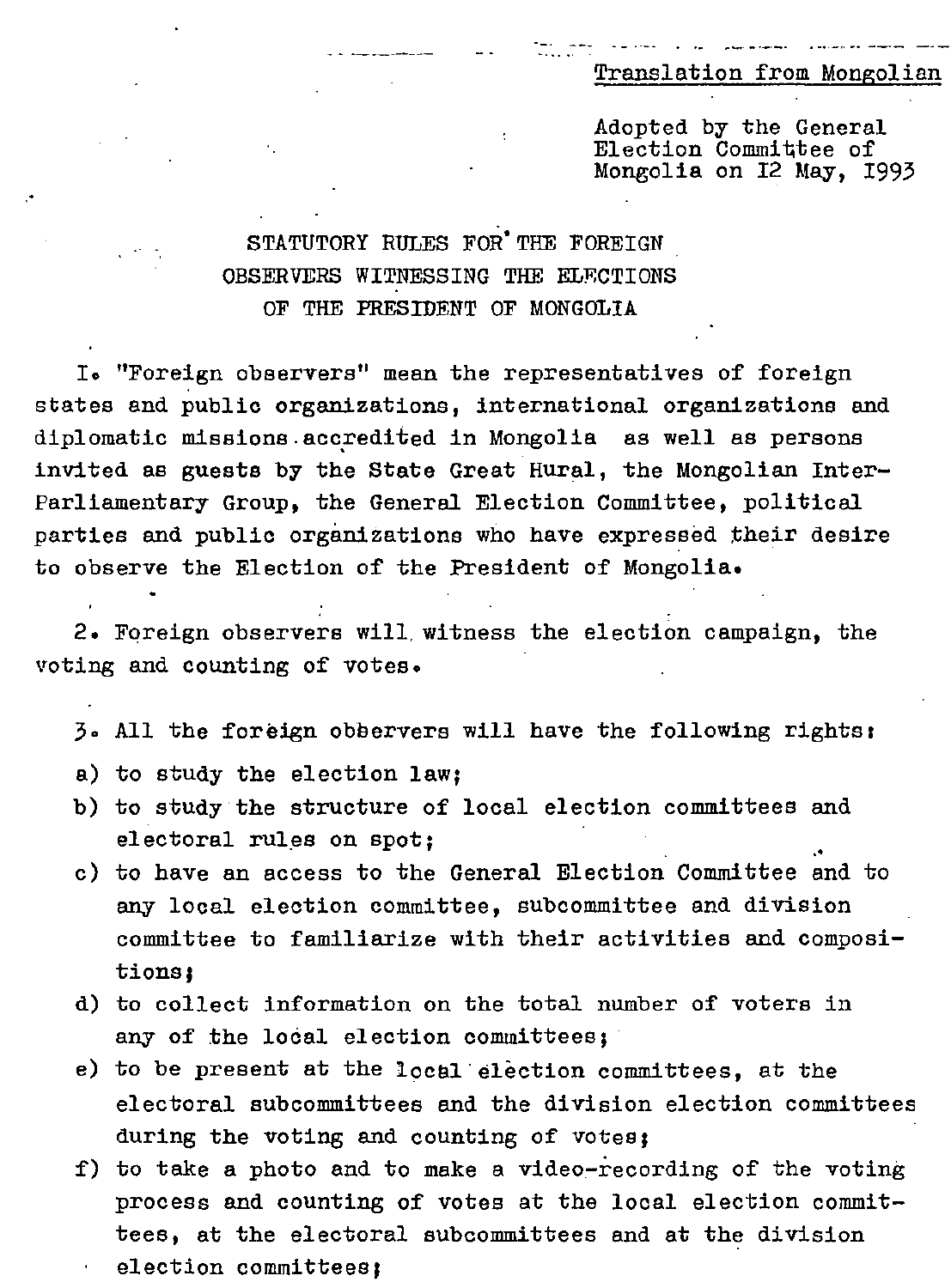- g) to meet the candidates for President, their close assistants, voters and representatives of. the electoral constituencies:
- h) to meet the representatives of the political parties participating in the elections as well as of the public organizations and labour collectives I
- i) to study procedures of settling disputes arised during the elections and decisions taken.by the General Election Committee on disputes.

4. The competent authorities of Mongolia shall provide the foreign observers with the following opportunities:

- a) to exercize freely the rights specified in the paragraph 3 of the present Statutory Rules:
- ··b) to have a free access to the local election committees, the electoral subcommittees and the division election committees I
	- c) to take home. the materials collected during the elections **8S observers.**

5. Foreign observers shall respect the laws and regulations of Mongolia and abstain from illegally interfering in the election process, collecting votes and during counting of votes from having discussions on election issues, making remarks and engaging in propaganding activities.

6. All expenses including accommodation, meals, transport, travel and other costs for escort and interpreters shall be covered by the foreign observers.

7. These authorities which have invited the foreign observers will be responsible for organizational matters arising out of the fUlfillment of the rights and duties of the foreign obser-**V&:IT'A.** 

 $2.$